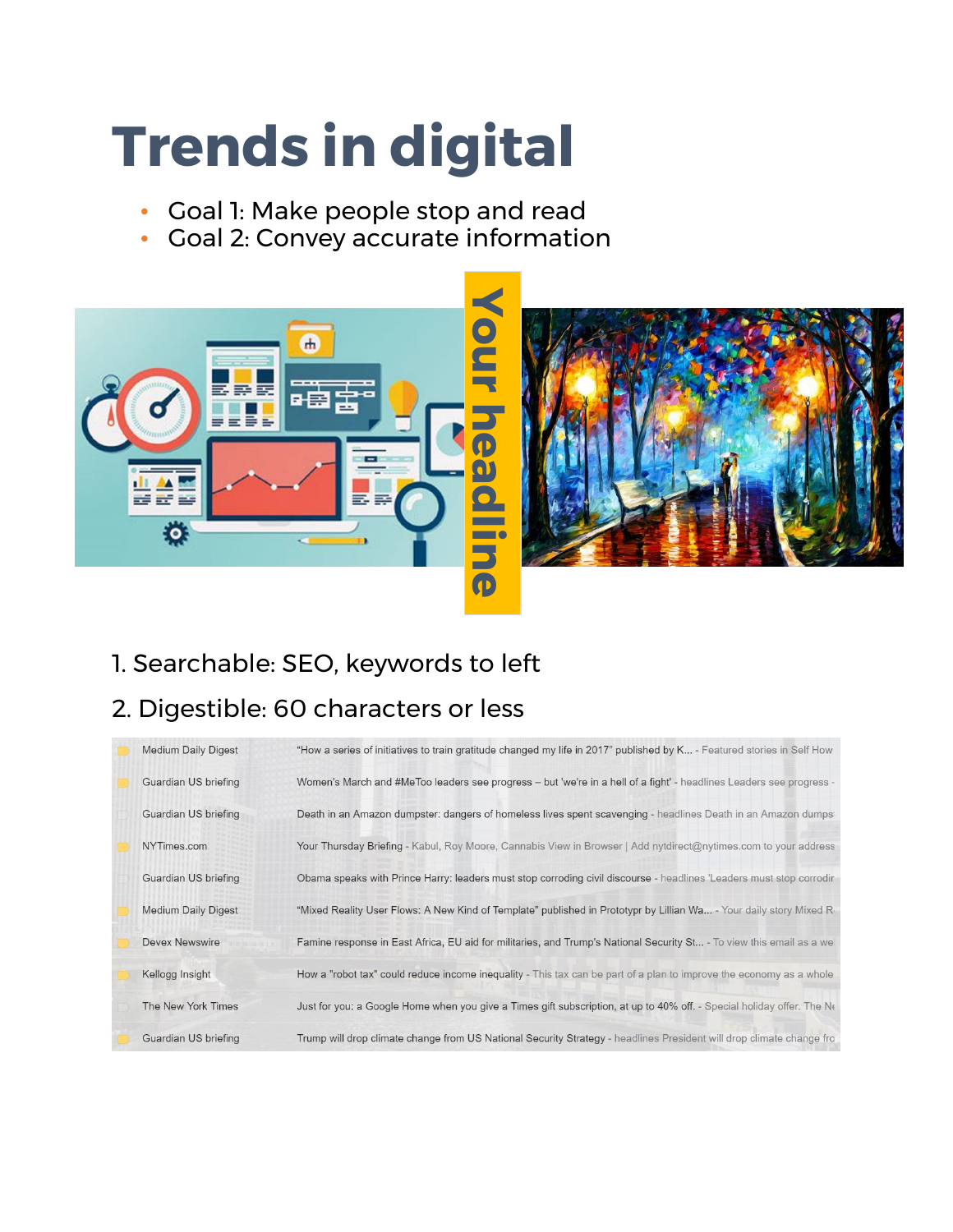## 3. Clickable: Pique curiosity, you/your, what they'll learn, how fast



Stumped about what the next step of your wedding planning journey should be? We're here to help! Take this quiz to help you plan your wedding with ease! // Photo by Studio 29 LLC

**Top 10 Strategic Technology** Trends for 2017

Identify business opportunities, challenges, and disruptions presented by strategic technology trends.

**Medium Daily Digest** 

"How a series of initiatives to train gratitude changed my life in 2017"

### 4. Sharable

- Top trigrams: will make you, this is why, can we guess
- Emotional phrases: tears of joy, give you goosebumps
- Explanations: This is why, the reason
- Curiosity: What happened next, top x songs
- Quizzes: Can we guess, x in x
- Tribal headlines: 25 things only teachers will understand

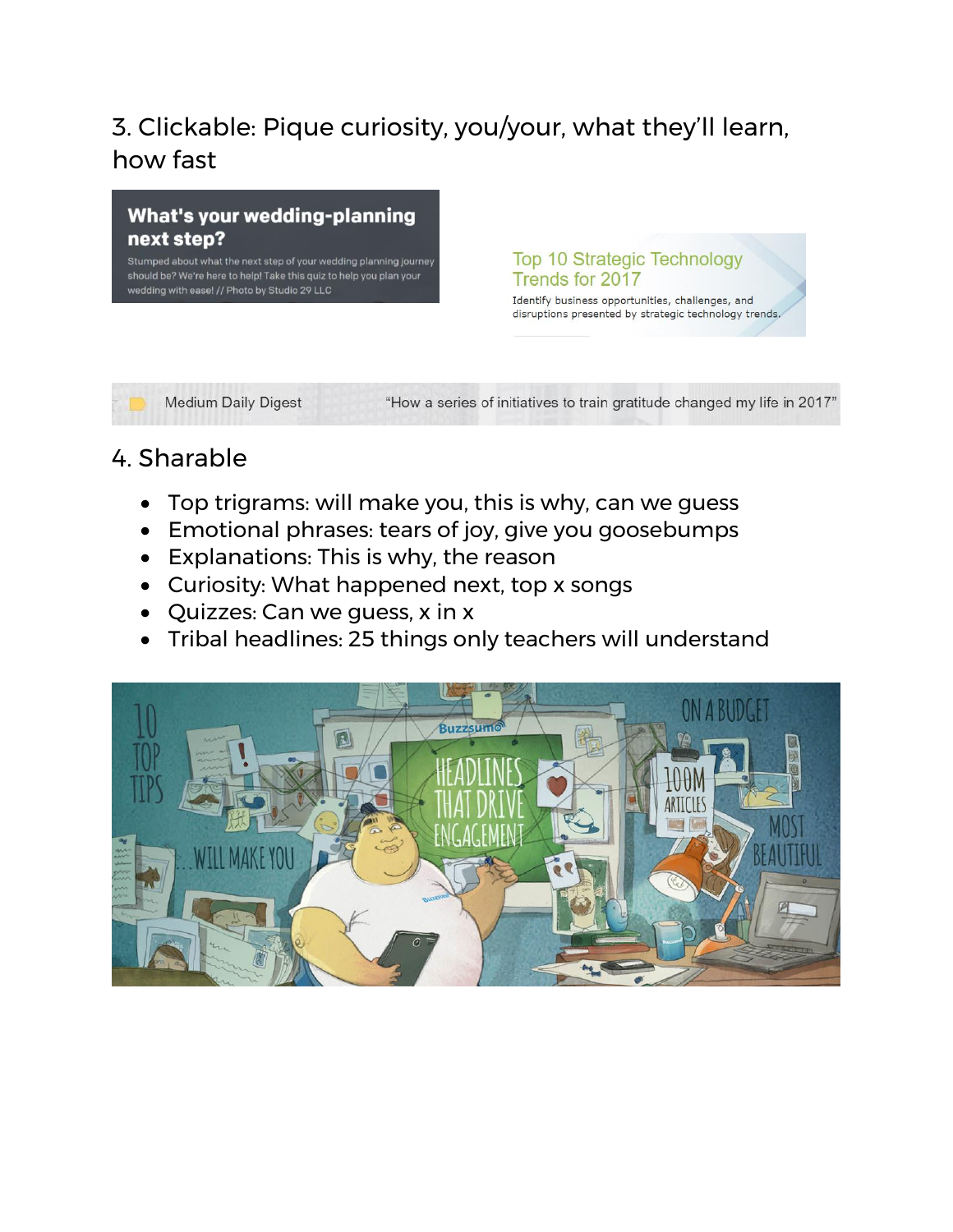#### **Worst Performing Headline Phrases**

Measured by average Facebook Engagement



## Research

http://www.tandfonline.com/doi/full/10.1080/21670811.2017.1279978

http://buzzsumo.com/blog/most-shared-headlines-study/

http://www.ripenn.com/blog/7-things-marketers-can-learn-from-2616-viral-headlines/

https://okdork.com/we-analyzed-nearly-1-million-headlines-heres-what-we-learned/

https://www.garciamedia.com/blog/headlines-testing-what-works-in-the-digital-age/